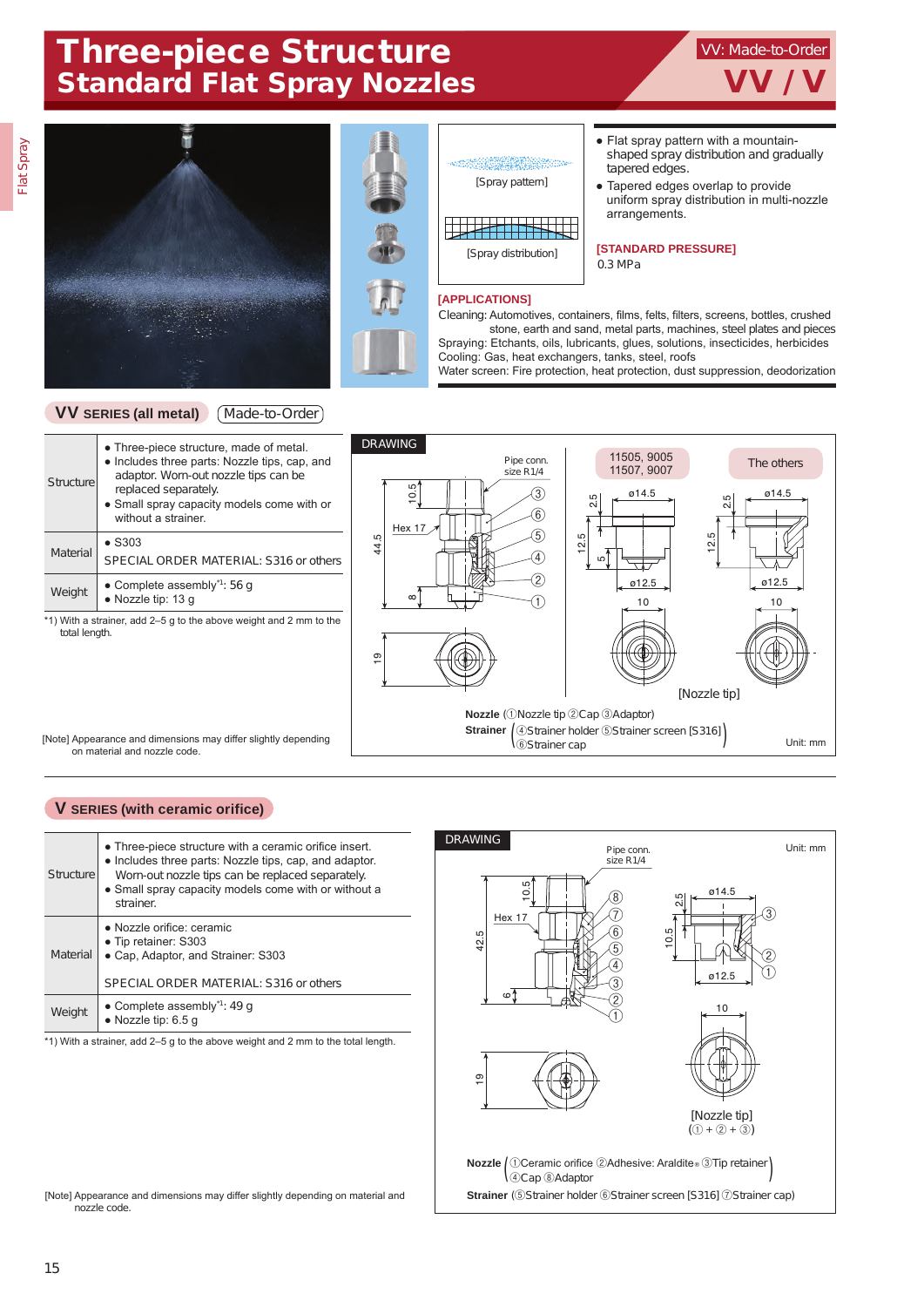### Three-piece Structure Standard Flat Spray Nozzles VV/V SERIES

| Spray         | Spray<br>capacity<br>code | V <sup>'2</sup>              | $\mathsf{V}$                                                                             | Spray angle (°) |                   |            | Spray capacity (L/min)                               |              |              |              |                   |                   |              |                                     |              | Mean                       | Free                  | Strainer                                             |
|---------------|---------------------------|------------------------------|------------------------------------------------------------------------------------------|-----------------|-------------------|------------|------------------------------------------------------|--------------|--------------|--------------|-------------------|-------------------|--------------|-------------------------------------|--------------|----------------------------|-----------------------|------------------------------------------------------|
| angle<br>code |                           |                              |                                                                                          | 0.15<br>MPa     | 0.3<br><b>MPa</b> | 0.7<br>MPa | 0.05<br>MPa                                          | 0.1<br>MPa   | 0.15<br>MPa  | 0.2<br>MPa   | 0.3<br><b>MPa</b> | 0.5<br><b>MPa</b> | 0.7<br>MPa   | 1<br>MPa                            | 2<br>MPa     | drop.<br>dia.<br>$(\mu m)$ | pass.<br>dia.<br>(mm) | mesh<br>size                                         |
|               | 03                        |                              | $\bullet$                                                                                | 101             | 115               | 124        | $\qquad \qquad -$                                    | 0.17         | 0.21         | 0.24         | 0.30              | 0.39              | 0.46         | 0.55                                | 0.77         | 140                        | 0.2                   | 200                                                  |
| 115           | 04                        |                              | $\bullet$                                                                                | 102             | 115               | 124        | $\overline{\phantom{0}}$                             | 0.23         | 0.28         | 0.33         | 0.40              | 0.52              | 0.61         | 0.73                                | 1.03         | ₹                          | 0.2                   | 200                                                  |
|               | 05<br>07                  | $\bullet$                    | $\bullet$                                                                                | 102<br>103      | 115<br>115        | 124<br>124 | $\overline{\phantom{m}}$<br>$\overline{\phantom{0}}$ | 0.29<br>0.40 | 0.35<br>0.49 | 0.41<br>0.57 | 0.50<br>0.70      | 0.65<br>0.90      | 0.76<br>1.07 | 0.91<br>1.28                        | 1.29<br>1.81 | 160                        | 0.3<br>0.3            | 150<br>150                                           |
|               | 10                        | O                            | $\bullet$                                                                                | 103             | 115               | 124        | 0.41                                                 | 0.58         | 0.71         | 0.82         | 1.00              | 1.29              | 1.53         | 1.83                                | 2.58         | $\langle$                  | 0.4                   | 150                                                  |
|               | 15                        | O<br>۰                       | $\bullet$                                                                                | 104             | 115<br>115        | 123<br>123 | 0.61                                                 | 0.87<br>1.15 | 1.06<br>1.41 | 1.23<br>1.63 | 1.50              | 1.94<br>2.58      | 2.29<br>3.06 | 2.74                                | 3.87         |                            | 0.5<br>0.6            | 100                                                  |
|               | 20<br>30                  | $\bullet$                    |                                                                                          | 104<br>105      | 115               | 122        | 0.82<br>1.23                                         | 1.73         | 2.12         | 2.45         | 2.00<br>3.00      | 3.88              | 4.58         | 3.65<br>5.48                        | 5.16<br>7.75 | 270                        | 0.8                   | 100<br>50                                            |
|               | 40                        | $\bullet$                    |                                                                                          | 106             | 115               | 122        | 1.63                                                 | 2.31         | 2.83         | 3.27         | 4.00              | 5.16              | 6.11         | 7.30                                | 10.3         |                            | 0.8                   | 50                                                   |
|               | 60<br>80                  | О<br>$\overline{O}$          |                                                                                          | 107<br>107      | 115<br>115        | 121<br>121 | 2.45<br>3.27                                         | 3.46<br>4.62 | 4.24<br>5.66 | 4.90<br>6.53 | 6.00<br>8.00      | 7.75<br>10.3      | 9.17<br>12.2 | 11.0<br>14.6                        | 15.5<br>20.6 | $\langle$                  | 1.0<br>1.2            | -<br>-                                               |
|               | 100                       | $\bigcirc$                   |                                                                                          | 107             | 115               | 120        | 4.08                                                 | 5.77         | 7.07         | 8.17         | 10.0              | 12.9              | 15.3         | 18.3                                | 25.8         |                            | 1.4                   | $\qquad \qquad -$                                    |
|               | 200                       | $\circ$                      |                                                                                          | 109             | 115               | 120        | 8.16                                                 | 11.5         | 14.1         | 16.3         | 20.0              | 25.8              | 30.6         | 36.5                                | 51.6         | 510                        | 2.4                   | $\equiv$                                             |
|               | 02                        |                              |                                                                                          | 76              | 90                | 100        | $\overline{\phantom{0}}$                             | 0.12         | 0.14         | 0.16         | 0.20              | 0.26              | 0.31         | 0.37                                | 0.52         | 145                        | 0.2                   | 200                                                  |
|               | 03<br>04                  |                              |                                                                                          | 76<br>77        | 90<br>90          | 100<br>100 | $\overline{\phantom{m}}$<br>$\overline{\phantom{0}}$ | 0.17<br>0.23 | 0.21<br>0.28 | 0.24<br>0.33 | 0.30<br>0.40      | 0.39<br>0.52      | 0.46<br>0.61 | 0.55<br>0.73                        | 0.77<br>1.03 | 150<br>₹                   | 0.2<br>0.3            | 200<br>150                                           |
|               | 05                        |                              |                                                                                          | 77              | 90                | 100        | $\overline{\phantom{m}}$                             | 0.29         | 0.35         | 0.41         | 0.50              | 0.65              | 0.76         | 0.91                                | 1.29         | 170                        | 0.3                   | 150                                                  |
|               | 07                        | ●                            |                                                                                          | 78              | 90                | 100        | $\overline{\phantom{m}}$                             | 0.40         | 0.49         | 0.57         | 0.70              | 0.90              | 1.07         | 1.28                                | 1.81         |                            | 0.4                   | 150                                                  |
|               | 10<br>15                  | 0<br>$\bullet$               | $\bullet$                                                                                | 78<br>79        | 90<br>90          | 99<br>99   | 0.41<br>0.61                                         | 0.58<br>0.87 | 0.71<br>1.06 | 0.82<br>1.23 | 1.00<br>1.50      | 1.29<br>1.94      | 1.53<br>2.29 | 1.83<br>2.74                        | 2.58<br>3.87 | ₹                          | 0.5<br>0.6            | 100<br>100                                           |
|               | 20                        | $\qquad \qquad \blacksquare$ |                                                                                          | 79              | 90                | 98         | 0.82                                                 | 1.15         | 1.41         | 1.63         | 2.00              | 2.58              | 3.06         | 3.65                                | 5.16         |                            | 0.7                   | 50                                                   |
|               | 30                        | $\bullet$                    | $\bullet$                                                                                | 80              | 90                | 97<br>97   | 1.23                                                 | 1.73         | 2.12         | 2.45         | 3.00              | 3.88              | 4.58         | 5.48<br>7.30                        | 7.75         | 280                        | 0.9                   | 50                                                   |
| 90            | 40<br>50                  | $\bigcirc$<br>$\bigcirc$     | $\circ$<br>$\bigcirc$                                                                    | 81<br>81        | 90<br>90          | 97         | 1.63<br>2.04                                         | 2.31<br>2.89 | 2.83<br>3.54 | 3.27<br>4.08 | 4.00<br>5.00      | 5.16<br>6.46      | 6.11<br>7.64 | 9.13                                | 10.3<br>12.9 |                            | 1.1<br>1.2            | $\qquad \qquad -$<br>$\overline{\phantom{0}}$        |
|               | 60                        | $\circlearrowright$          |                                                                                          | 82              | 90                | 96         | 2.45                                                 | 3.46         | 4.24         | 4.90         | 6.00              | 7.75              | 9.17         | 11.0                                | 15.5         |                            | 1.3                   | $\qquad \qquad -$                                    |
|               | 80<br>100                 | Ō<br>$\circlearrowright$     |                                                                                          | 82              | 90<br>90          | 96<br>96   | 3.27                                                 | 4.62<br>5.77 | 5.66<br>7.07 | 6.53<br>8.17 | 8.00              | 10.3<br>12.9      | 12.2<br>15.3 | 14.6<br>18.3                        | 20.6<br>25.8 | ₹                          | 1.5<br>1.8            | $\qquad \qquad -$<br>$\overline{\phantom{0}}$        |
|               | 120                       | $\overline{O}$               |                                                                                          | 82<br>83        | 90                | 95         | 4.08<br>4.90                                         | 6.93         | 8.49         | 9.80         | 10.0<br>12.0      | 15.5              | 18.3         | 21.9                                | 31.0         |                            | 1.9                   | $\overline{\phantom{0}}$                             |
|               | 140                       | Ŏ                            |                                                                                          | 83              | 90                | 95         | 5.72                                                 | 8.08         | 9.90         | 11.4         | 14.0              | 18.1              | 21.4         | 25.6                                | 36.1         |                            | 2.1                   | $\qquad \qquad -$                                    |
|               | 170<br>200                | $\circ$<br>$\bigcirc$        |                                                                                          | 83<br>84        | 90<br>90          | 95<br>95   | 6.94<br>8.16                                         | 9.82<br>11.5 | 12.0<br>14.1 | 13.9<br>16.3 | 17.0<br>20.0      | 22.0<br>25.8      | 26.0<br>30.6 | 31.1<br>36.5                        | 43.9<br>51.6 | 540                        | 2.3<br>2.4            | $\qquad \qquad -$<br>$\qquad \qquad -$               |
| 80            | 02                        |                              |                                                                                          | 67              | 80                | 90         | $\overline{\phantom{m}}$                             | 0.12         | 0.14         | 0.16         | 0.20              | 0.26              | 0.31         | 0.37                                | 0.52         | 150                        | 0.2                   | 200                                                  |
|               | 03                        |                              |                                                                                          | 67              | 80                | 90         | $\overline{\phantom{m}}$                             | 0.17         | 0.21         | 0.24         | 0.30              | 0.39              | 0.46         | 0.56                                | 0.77         | $\langle$                  | 0.3                   | 150                                                  |
|               | 04                        |                              | $\blacksquare$                                                                           | 67              | 80                | 90         | $\overline{\phantom{0}}$                             | 0.23         | 0.28         | 0.33         | 0.40              | 0.52              | 0.61         | 0.73                                | 1.03         |                            | 0.3                   | 150                                                  |
|               | 05<br>07                  | $\bullet$                    | $\blacksquare$                                                                           | 67<br>68        | 80<br>80          | 90<br>89   | $\overline{\phantom{a}}$<br>$\overline{\phantom{m}}$ | 0.29<br>0.40 | 0.35<br>0.49 | 0.41<br>0.57 | 0.50<br>0.70      | 0.65<br>0.90      | 0.76<br>1.07 | 0.91<br>1.28                        | 1.29<br>1.81 | 180                        | 0.3<br>0.4            | 150<br>150                                           |
|               | 10                        | $\bullet$                    | $\bullet$                                                                                | 68              | 80                | 89         | 0.41                                                 | 0.58         | 0.71         | 0.82         | 1.00              | 1.29              | 1.53         | 1.83                                | 2.58         | $\langle$                  | 0.5                   | 100                                                  |
|               | 15                        | $\bullet$                    | $\bullet$<br>$\bullet$                                                                   | 69              | 80                | 88<br>88   | 0.61                                                 | 0.87<br>1.15 | 1.06<br>1.41 | 1.23<br>1.63 | 1.50              | 1.94              | 2.29<br>3.06 | 2.74                                | 3.87         |                            | 0.7<br>0.8            | 50<br>50                                             |
|               | 20<br>30                  | $\bigcirc$                   | $\circ$                                                                                  | 69<br>70        | 80<br>80          | 87         | 0.82<br>1.23                                         | 1.73         | 2.12         | 2.45         | 2.00<br>3.00      | 2.58<br>3.88      | 4.58         | 3.65<br>5.48                        | 5.16<br>7.75 | 290                        | 1.0                   | $\overline{\phantom{0}}$                             |
|               | 40                        | $\circ$                      | $\circ$                                                                                  | 71              | 80                | 87         | 1.63                                                 | 2.31         | 2.83         | 3.27         | 4.00              | 5.16              | 6.11         | 7.30                                | 10.3         |                            | 1.2                   | $\overline{\phantom{0}}$                             |
|               | 50<br>60                  |                              | Ŏ                                                                                        | 71<br>72        | 80<br>80          | 86<br>86   | 2.04<br>2.45                                         | 2.89<br>3.46 | 3.54<br>4.24 | 4.08<br>4.90 | 5.00<br>6.00      | 6.46<br>7.75      | 7.64<br>9.17 | 9.13<br>11.0                        | 12.9<br>15.5 | ₹                          | 1.4<br>1.5            | $\overline{\phantom{0}}$<br>$\overline{\phantom{0}}$ |
|               | 80                        | $\circ$                      | $\bar{O}$                                                                                | 72              | 80                | 86         | 3.27                                                 | 4.62         | 5.66         | 6.53         | 8.00              | 10.3              | 12.2         | 14.6                                | 20.6         |                            | 1.7                   | $\overline{\phantom{m}}$                             |
|               | 100                       | $\bigcirc$                   |                                                                                          | 72              | 80                | 85         | 4.08                                                 | 5.77         | 7.07         | 8.17         | 10.0              | 12.9              | 15.3         | 18.3                                | 25.8         |                            | 2.0                   | $\qquad \qquad -$                                    |
|               | 120<br>200                | $\circ$<br>O                 |                                                                                          | 73<br>74        | 80<br>80          | 85<br>85   | 4.90<br>8.16                                         | 6.93<br>11.5 | 8.49<br>14.1 | 9.80<br>16.3 | 12.0<br>20.0      | 15.5<br>25.8      | 18.3<br>30.6 | 21.9<br>36.5                        | 31.0<br>51.6 | 550                        | 2.3<br>2.8            | -<br>$\qquad \qquad -$                               |
|               | 02                        |                              | $\bullet$                                                                                | 52              | 65                | 75         |                                                      | 0.12         | 0.14         | 0.16         | 0.20              | 0.26              | 0.31         | 0.37                                | 0.52         | 155                        | 0.2                   | 200                                                  |
|               | 03                        |                              |                                                                                          | 52              | 65                | 75         | -                                                    | 0.17         | 0.21         | 0.24         | 0.30              | 0.39              | 0.46         | 0.55                                | 0.77         | 160                        | 0.3                   | 150                                                  |
|               | 04                        |                              |                                                                                          | 52              | 65                | 75         | $\qquad \qquad -$                                    | 0.23         | 0.28         | 0.33         | 0.40              | 0.52              | 0.61         | 0.73                                | 1.03         | ₹                          | 0.3                   | 150                                                  |
|               | 05<br>07                  |                              | $\blacksquare$                                                                           | 52<br>53        | 65<br>65          | 74<br>74   | $\overline{\phantom{m}}$<br>$\overline{\phantom{m}}$ | 0.29<br>0.40 | 0.35<br>0.49 | 0.41<br>0.57 | 0.50<br>0.70      | 0.65<br>0.90      | 0.76<br>1.07 | 0.91<br>1.28                        | 1.29<br>1.81 | 190                        | 0.4<br>0.5            | 150<br>100                                           |
|               | 10                        | ۰                            |                                                                                          | 54              | 65                | 73         | 0.41                                                 | 0.58         | 0.71         | 0.82         | 1.00              | 1.29              | 1.53         | 1.83                                | 2.58         | ₹                          | 0.6                   | 100                                                  |
|               | 15                        | $\bullet$<br>$\bullet$       | $\bullet$<br>$\bullet$                                                                   | 54              | 65                | 73<br>72   | 0.61                                                 | 0.87         | 1.06<br>1.41 | 1.23<br>1.63 | 1.50              | 1.94<br>2.58      | 2.29<br>3.06 | 2.74                                | 3.87         | 310                        | 0.8<br>0.9            | 50<br>50                                             |
|               | 20<br>30                  | О                            | $\circlearrowright$                                                                      | 55<br>56        | 65<br>65          | 72         | 0.82<br>1.23                                         | 1.15<br>1.73 | 2.12         | 2.45         | 2.00<br>3.00      | 3.88              | 4.58         | 3.65<br>5.48                        | 5.16<br>7.75 |                            | 1.1                   | -                                                    |
| 65            | 40                        | $\bigcirc$                   | ŎOŎ                                                                                      | 56              | 65                | 71         | 1.63                                                 | 2.31         | 2.83         | 3.27         | 4.00              | 5.16              | 6.11         | 7.30                                | 10.3         |                            | 1.3                   | -                                                    |
|               | 50<br>60                  | $\bigcirc$<br>$\bigcirc$     |                                                                                          | 57<br>57        | 65<br>65          | 71<br>71   | 2.04<br>2.45                                         | 2.89<br>3.46 | 3.54<br>4.24 | 4.08<br>4.90 | 5.00<br>6.00      | 6.46<br>7.75      | 7.64<br>9.17 | 9.13<br>11.0                        | 12.9<br>15.5 |                            | 1.5<br>1.6            | -                                                    |
|               | 80                        | $\bigcirc$                   | $\circ$                                                                                  | 58              | 65                | 71         | 3.27                                                 | 4.62         | 5.66         | 6.53         | 8.00              | 10.3              | 12.2         | 14.6                                | 20.6         | ₹                          | 1.9                   | $\overline{\phantom{0}}$                             |
|               | 100                       | $\bigcirc$                   |                                                                                          | 58              | 65                | 70         | 4.08                                                 | 5.77         | 7.07         | 8.17         | 10.0              | 12.9              | 15.3         | 18.3                                | 25.8         |                            | 2.1                   | -                                                    |
|               | 120<br>140                | $\bigcirc$<br>$\bigcirc$     |                                                                                          | 58<br>59        | 65<br>65          | 70<br>69   | 4.90<br>5.72                                         | 6.93<br>8.08 | 8.49<br>9.90 | 9.80<br>11.4 | 12.0<br>14.0      | 15.5<br>18.1      | 18.3<br>21.4 | 21.9<br>25.6                        | 31.0<br>36.1 |                            | 2.3<br>2.5            | -                                                    |
|               | 170                       | $\bigcirc$                   |                                                                                          | 59              | 65                | 69         | 6.94                                                 | 9.82         | 12.0         | 13.9         | 17.0              | 22.0              | 26.0         | 31.1                                | 43.9         |                            | 2.8                   | $\qquad \qquad -$                                    |
|               | 200                       | О                            |                                                                                          | 59              | 65                | 69         | 8.16                                                 | 11.5         | 14.1         | 16.3         | 20.0              | 25.8              | 30.6         | 36.5                                | 51.6         | 580                        | 3.0                   | $\qquad \qquad -$                                    |
|               | 03<br>04                  |                              |                                                                                          | 37<br>37        | 50<br>50          | 60<br>60   | $\qquad \qquad -$<br>-                               | 0.17<br>0.23 | 0.21<br>0.28 | 0.24<br>0.33 | 0.30<br>0.40      | 0.39<br>0.52      | 0.46<br>0.61 | 0.55<br>0.73                        | 0.77<br>1.03 | 180                        | 0.3<br>0.4            | 150<br>150                                           |
|               | 05                        | U                            | $\bullet$                                                                                | 38              | 50                | 59         | $\overline{\phantom{m}}$                             | 0.29         | 0.35         | 0.41         | 0.50              | 0.65              | 0.76         | 0.91                                | 1.29         | 210                        | 0.4                   | 150                                                  |
|               | 07                        | $\bullet$                    |                                                                                          | 38              | 50                | 58         | $\qquad \qquad -$                                    | 0.40         | 0.49         | 0.57         | 0.70              | 0.90              | 1.07         | 1.28                                | 1.81         |                            | 0.5                   | 100                                                  |
| 50            | 10<br>15                  |                              | $\bullet$<br>$\bullet$                                                                   | 40<br>40        | 50<br>50          | 58<br>57   | 0.41<br>0.61                                         | 0.58<br>0.87 | 0.71<br>1.06 | 0.82<br>1.23 | 1.00<br>1.50      | 1.29<br>1.94      | 1.53<br>2.29 | 1.83<br>2.74                        | 2.58<br>3.87 | ₹                          | 0.6<br>0.8            | 100<br>50                                            |
|               | 20                        | $\bigcirc$                   | $\circ$                                                                                  | 41              | 50                | 57         | 0.82                                                 | 1.15         | 1.41         | 1.63         | 2.00              | 2.58              | 3.06         | 3.65                                | 5.16         |                            | 1.0                   | $\overline{\phantom{0}}$                             |
|               | 30                        | $\circlearrowright$          | $\overline{O}$                                                                           | 42              | 50                | 56         | 1.23                                                 | 1.73         | 2.12         | 2.45         | 3.00              | 3.88              | 4.58         | 5.48                                | 7.75         | 340                        | 1.2                   |                                                      |
|               | 40<br>50                  | $\bigcirc$                   | $\circ$                                                                                  | 42<br>43        | 50<br>50          | 56<br>55   | 1.63<br>2.04                                         | 2.31<br>2.89 | 2.83<br>3.54 | 3.27<br>4.08 | 4.00<br>5.00      | 5.16<br>6.46      | 6.11<br>7.64 | 7.30<br>9.13                        | 10.3<br>12.9 |                            | 1.4<br>1.6            | -                                                    |
|               | 60                        |                              | $\circ$                                                                                  | 43              | 50                | 55         | 2.45                                                 | 3.46         | 4.24         | 4.90         | 6.00              | 7.75              | 9.17         | 11.0                                | 15.5         | ₹                          | 1.7                   | $\qquad \qquad -$                                    |
|               | 80                        | О<br>О                       | $\bigcirc$                                                                               | 43              | 50                | 55         | 3.27                                                 | 4.62         | 5.66<br>8.49 | 6.53<br>9.80 | 8.00              | 10.3              | 12.2         | 14.6                                | 20.6         |                            | 2.0                   | $\qquad \qquad -$                                    |
|               | 120<br>200                | 0                            |                                                                                          | 44<br>45        | 50<br>50          | 54<br>53   | 4.90<br>8.16                                         | 6.93<br>11.5 | 14.1         | 16.3         | 12.0<br>20.0      | 15.5<br>25.8      | 18.3<br>30.6 | 21.9<br>36.5                        | 31.0<br>51.6 | 640                        | 2.4<br>3.3            | $\qquad \qquad -$<br>$\qquad \qquad -$               |
|               |                           |                              | $\bullet$ : Available with or without strainer $\circ$ : Only available without strainer |                 |                   |            |                                                      |              |              |              |                   |                   |              | *2) The VV series is made-to-order. |              |                            |                       |                                                      |